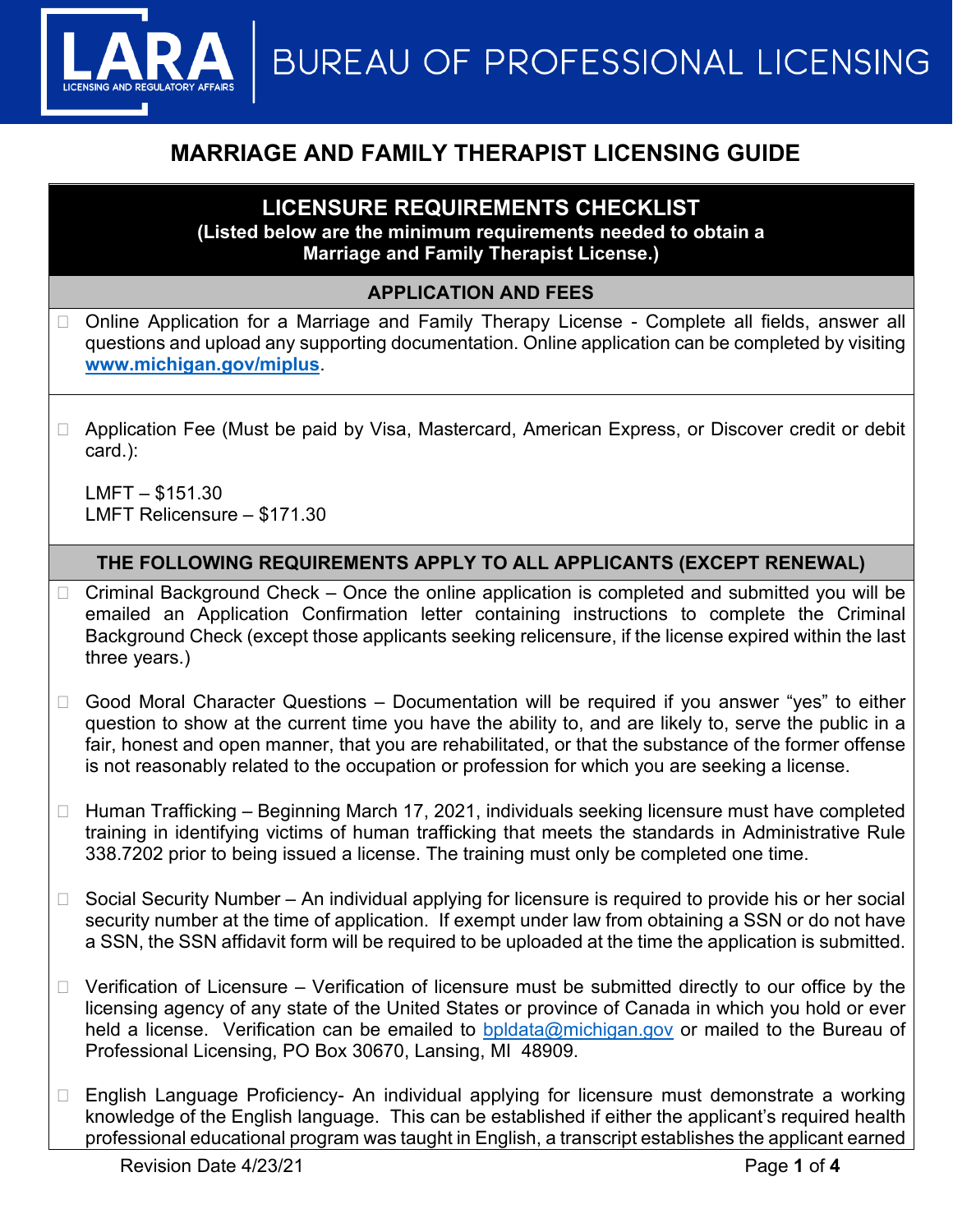#### **MICHIGAN MARRIAGE AND FAMILY THERAPY LICENSING GUIDE**

not less than 60 college level credits from an English-speaking graduate or undergraduate school, or that the applicant obtained a passing score on an approved English proficiency exam as established by the department under  $R$  338.7002b(2) of the Public Health Code – General Rules.

□ Professional Education – Name of School Attended and Name of Educational Program Completed

#### **ADDITIONAL REQUIREMENTS FOR LMFT LICENSURE BY EXAMINATION**

- $\Box$  Final, Official Transcripts Transcripts must be submitted directly to our office from the school attended and meet the standards set forth by the Board. Transcripts can be emailed to [bpldata@michigan.gov](mailto:bpldata@michigan.gov) or mailed to the Bureau of Professional Licensing, PO Box 30670, Lansing, MI 48909.
- □ Certification of Marriage and Family Therapy Education Form This must be submitted directly to our office from the school attended and meet the following standards:
	- $\triangleright$  Graduate from an educational program that is accredited by the Commission on Accreditation for Marriage and Family Education (COAMFTE), OR 1) Graduate with a master's or doctoral degree from a regionally accredited institution that includes a) three courses (at least 6 semester or 9 quarter hours) in family studies; b) three courses (at least 6 semester or 9 quarter hours) in family therapy methodology; c) three courses (at least 6 semester or 9 quarter hours) in human development, personality theory, or psychopathology; d) at least 2 semester or 3 quarter hours in ethics, law and standards of professional practice; e) at least 2 semester or 3 quarter hours in research.
- □ Supervisor's Evaluation of Applicant's 300 Hours of Direct Client Contact Form This must be completed by the supervisor.
	- $\triangleright$  Complete an eight-month supervised practicum experience that includes at least 300 direct client contact hours and meets the standards set forth by the Board. This requirement does not apply to those with a doctoral degree from a COAMFTE-accredited program.
- $\Box$  Supervisor's Evaluation of Applicant's 1000 Hours of Direct Client Contact Form  $-$  This must be completed by the supervisor and meet the standards set forth by the Board.
	- $\triangleright$  Complete at least 1,000 hours direct client contact that is obtained post-degree and supervised by a licensed MFT. If the hours are completed in Michigan, an educational limited license should be held while accruing the experience. This requirement does not apply to those with a doctoral degree from a COAMFTE-accredited program.
- $\Box$  Pass the National Marital and Family Therapy Examination that is conducted by the Association of Marital and Family Therapy Regulatory Boards (AMFTRB) – Score results must be received directly from the Professional Testing Corporation.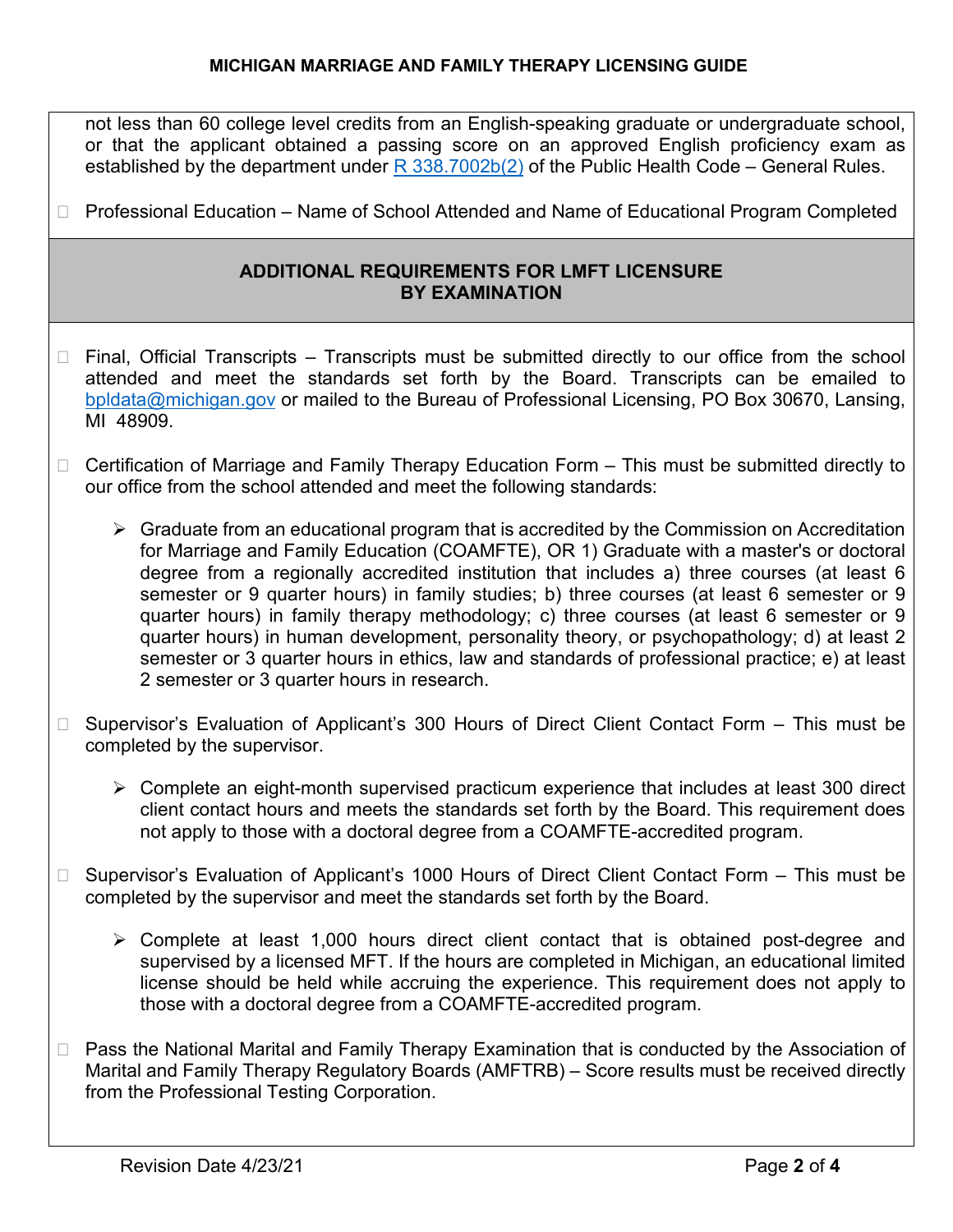### **ADDITIONAL REQUIREMENTS FOR LMFT LICENSURE BY ENDORSEMENT**

 Applicants for licensure by endorsement must have been licensed prior to December 31, 1999 in another state and have been engaged in the practice of marriage and family therapy for not less than 5 years before the date of filing an application for Michigan licensure.

Applicants licensed in another state, not meeting the above, in addition to meeting the requirements of section 16909 of Michigan Public Health Code, shall have passed an examination under R 338.7209.

### **ADDITIONAL REQUIREMENTS FOR LICENSURE BY ENDORSEMENT FOR THOSE LICENSED IN A PROVINCE OF CANADA**

**(These are in addition to the requirements stated above that apply to ALL Applicants)**

- Verification of the completion of the educational requirements for a marriage and family therapist license in a province of Canada or another state to obtain licensure as a marriage and family therapist in a province of Canada or another state. Verification can be emailed to bpldata@michigan.gov or mailed to the Bureau of Professional Licensing at PO Box 30670, Lansing, MI 48909.
- $\Box$  Verification of Licensure Verification of licensure must be sent directly to our office by the licensing agency of any state or province of Canada which you hold or ever held a license as a marriage and family therapist. Verification includes, but is not limited to, showing proof that the applicant's license is in good standing and, if applicable, any disciplinary action taken or pending against the applicant. Verification can be emailed to [bpldata@michigan.gov](mailto:bpldata@michigan.gov) or mailed to the Bureau of Professional Licensing at PO Box 30670, Lansing, MI 48909.
- □ Have passed the National Marital and Family Therapy Examination that is conducted by the Association of Marital and Family Therapy Regulatory Boards (AMFTRB) – Score results must be received directly from the Professional Testing Corporation.

### **ADDITIONAL REQUIREMENTS FOR LMFT RELICENSURE**

- □ Online application can be completed by visiting **www.michigan.gov/miplus**. Once logged in, select **Licenses**, select "**Modification**" next to your license number and then select **"Relicensure."**
- $\Box$  If your license has been lapsed more than 3 years, and you do not hold a current, unrestricted MFT license in another state, you will be required to pass the AMFTRB Examination in Marital and Family Therapy. Information about the National Marital and Family Therapy Examination can be found at [www.amftrb.org.](http://www.amftrb.org/)